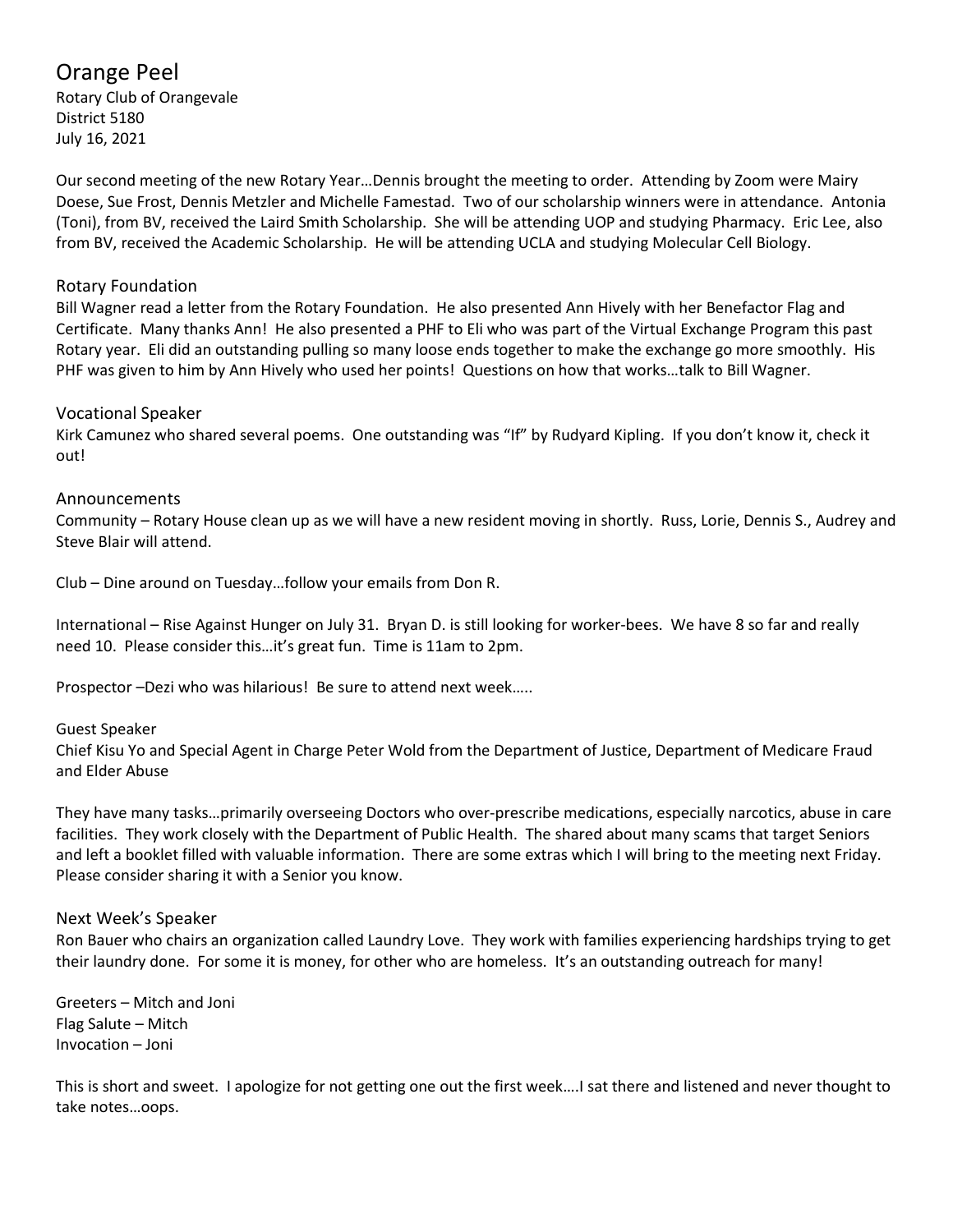

Our Scholarship Winners



Ann Hively & her Benefactor Certificate



Kisu Yo & Peter Wold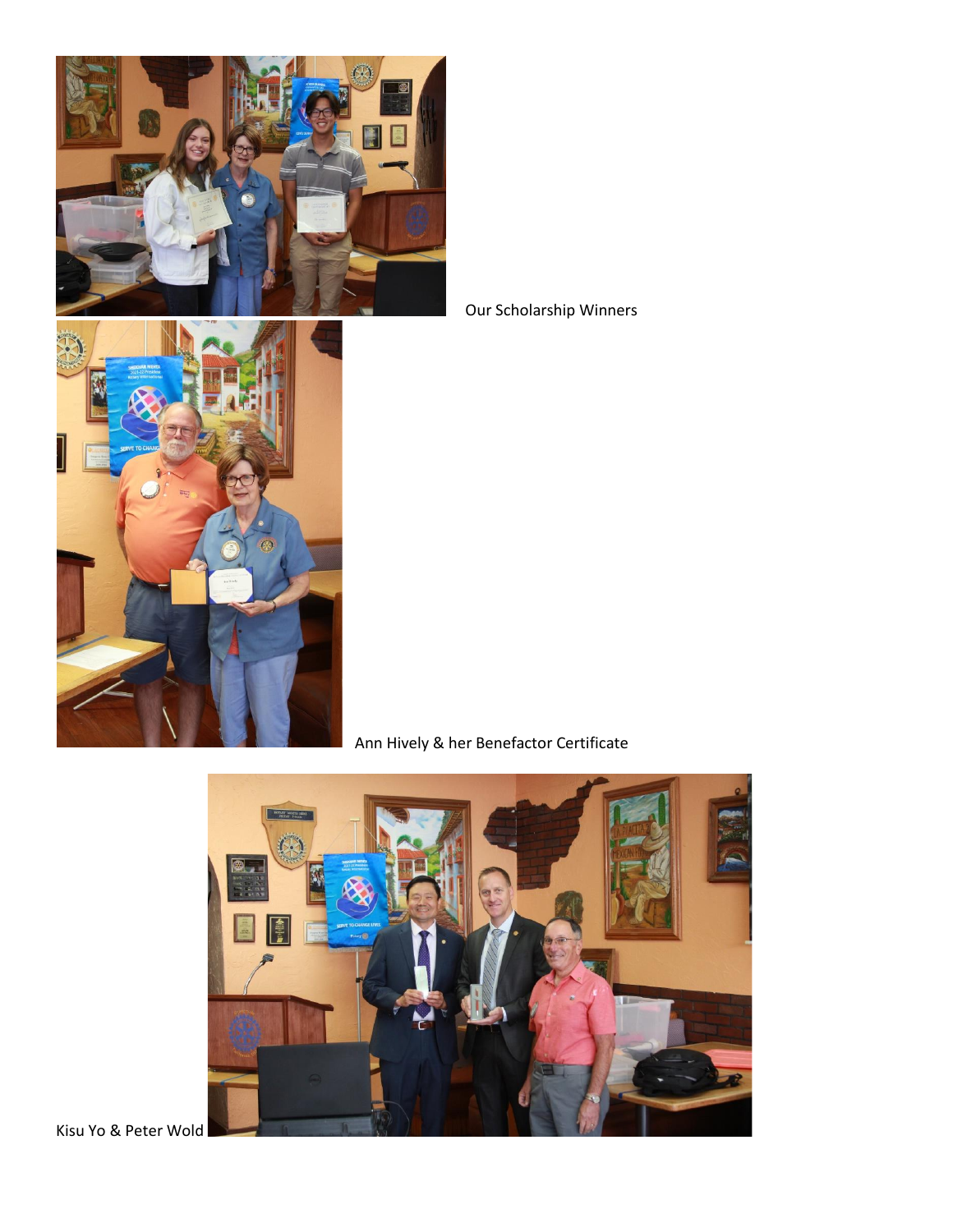

Kirk Camunez, Vocational Speaker